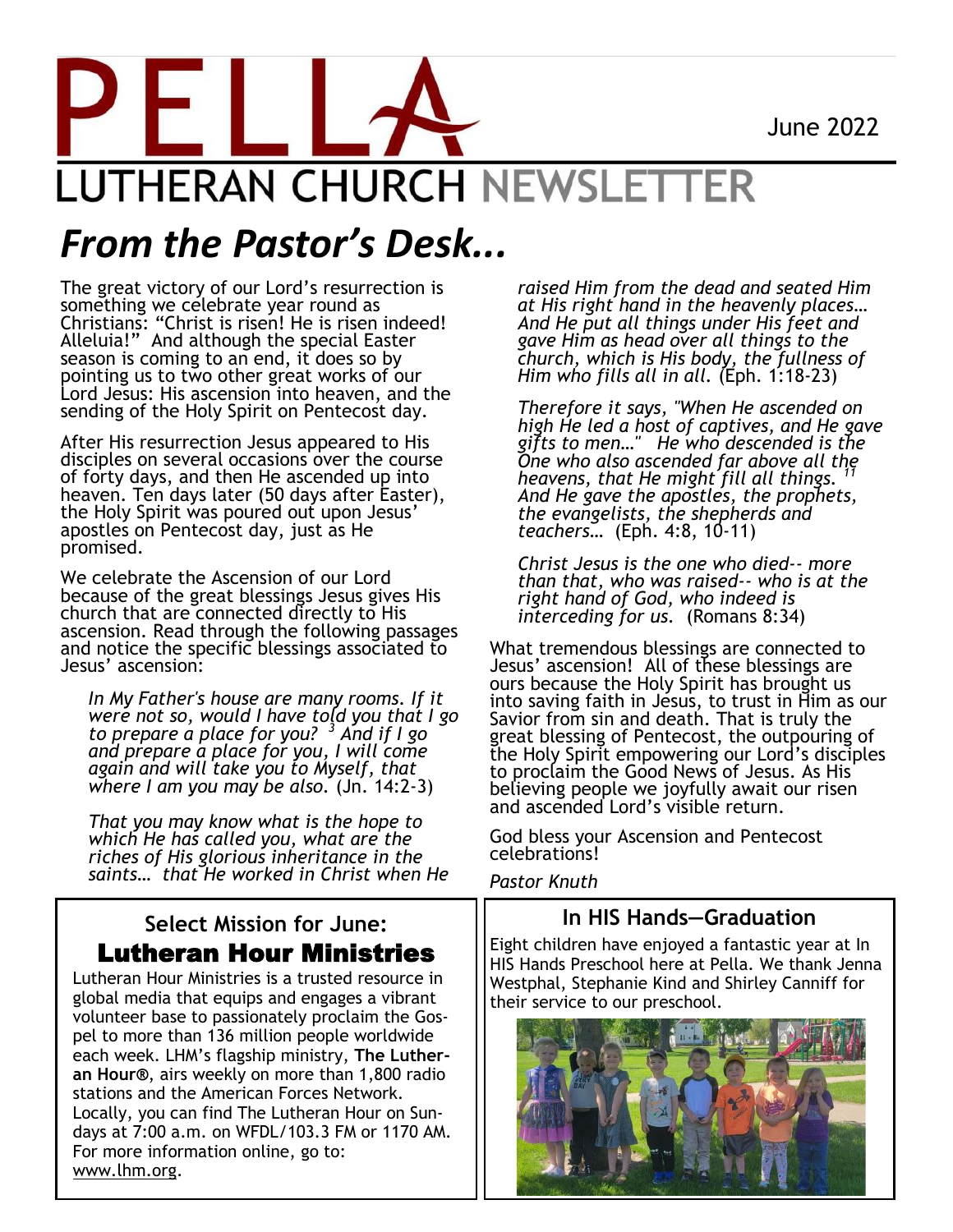# AROUND PELLA *From the Vicar's Desk...*

The longest of the Three Symbols or the Three Ecumenical Creeds is the Athanasian Creed. Early in the fourth century, a north African pastor named Arius began teaching that Jesus Christ was not truly God. The Church responded decisively in AD 325 with a statement of faith (The Nicene Creed), which confessed that Jesus is, in fact, true God. Toward the end of the fifth century, this creed (Athanasian Creed) was written that delved further into the mystery of the Trinity. Though attributed to Athanasius (an early church father around AD 297 – AD 373), an opponent of Arius, this anonymous creed clearly came at a later stage in the debate. In fact, it first appeared in a preface to a collection of sermons in AD 502 and was first called "The Faith of Athanasius." It wasn't until AD 1090 that the Athanasian Creed was included alongside the Apostles' and Nicene Creeds. The Creed itself was not originally written in Greek, but in Latin. Historians think that it came from St. Augustine's school of thought in Gaul or North Africa.

The Athanasian Creed declares that its teachings concerning the Holy Trinity and our Lord's incarnation are "the catholic faith." In other words, this is what the true Church of all times and places have believed, taught, and confessed. More than fifteen centuries later, the Church continues to confess this truth, confident that the Triune God, Father, Son,

and Holy Spirit, has given Himself for our salvation. Later this month, we will confess this Creed on Trinity Sunday. This Creed is as thorough as we can get in explaining the Trinity on this side of eternity. We worship one God in Trinity and Trinity in Unity, neither confusing the persons nor dividing the substance. Three distinct persons: Father, Son, and Holy Spirit; all have the same substance: God. So, there are not three Eternals, but one Eternal, not three Uncreated or three Infinites, but one Uncreated and one Infinite. Not three Gods or Lords (Islam is wrong in calling us polytheists), but one God, one Lord. This is the confession we hold to. We also hold to its confession of the person and work of Christ: as true God and true man He suffered, died rose again, and is coming again. This is the catholic faith, this is what the true Church of all times and places have believed, taught, and confessed. By God's grace, you do too!

In Christ,

Vicar Benish

#### **Looking Ahead:**

**Vicar Josh Benish's Last Sunday** with us is July 17. A farewell reception will be held between services.

**Vicar John Schober** will be installed on Sunday, July 24. More details will be in the July-August newsletter.



**Congratulations** to Christal Zills and Andrew Hopfensperger who will be joined in Holy Matrimony during our 10:30 a.m. worship service on June 5!



**Pella's 2022 High School Graduates**

Cole Fischer

Khrya Ordonez

#### **Community Table Bag Lunch Program**

Pella will be hosting the bag lunch program at The Community Table August 1-4. We will need a few volunteers to help prepare and serve the lunches, and donations of homemade cookies, fruit cups, juice boxes, bags of chips, etc., as the time grows near. We are planning for approximately 100 bag lunches per day.

If you have a Thrivent account and qualify for an Action Team project (most members can do 2 per year), please talk with Tomi in the church office to see if you are willing to use your Action Team to support this project.

Watch for a sign-up sheet for donations and please speak with Karla Ceman if you are willing to serve.

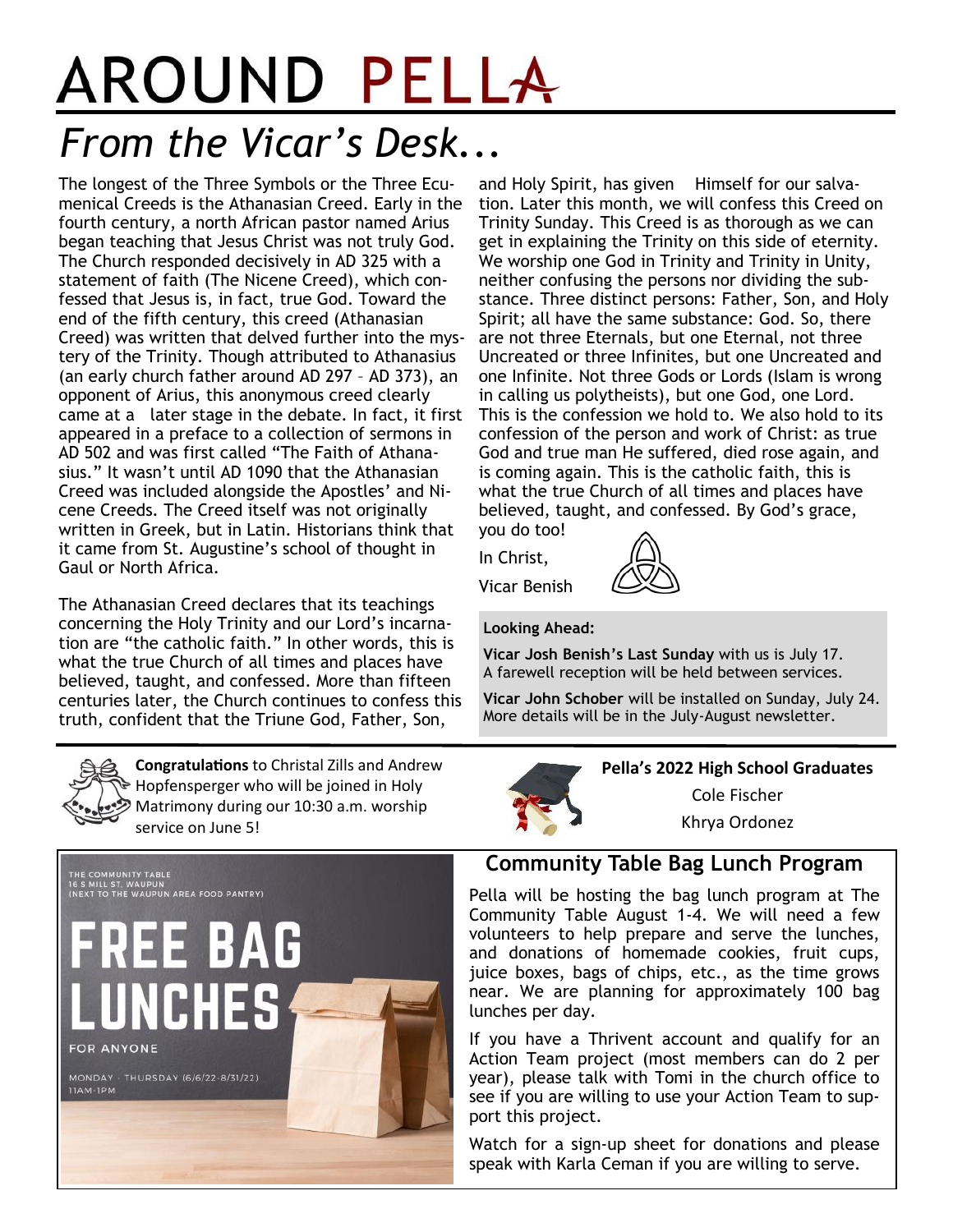# AROUND PELLA

#### **Evelyn Walsh is going to be 100 years old!**

Evelyn is the oldest member of our congregation. She has been a faithful member of Pella since 2012 and still attends

worship services often. Her 100th birthday will be June 12. Please help us celebrate by "showering" Evelyn with birthday cards. Cards can be dropped off in the church office and will be delivered to her on or near her birthday.



#### **YOUTH GROUP—Summer Activities**

Our Senior & Junior Youth will meet throughout the summer for special activities. Please contact Karla Ceman, our Youth Group Leader, for more details.

#### **LWML - Lutheran Women** *in Mission*

In June, the LWML (formerly known as Ladies' Aid or Lutheran Women's Missionary League) will be asking the women of Pella to complete an anonymous questionnaire that we hope will help us to better minister to each other and bring us closer as sisters in Christ. Please complete this questionnaire and deposit it in the dropbox in the narthex. Additional copies will be available through June in the narthex. To learn more about LWML, visit the website lwml.org.

"Now may the God of peace...equip you with everything good that you may do his will." (Hebrews 13:20-21)

*"The point is this: whoever sows sparingly will also reap sparingly, and whoever sows bountifully will also reap bountifully. Each one must give as he has decided in his heart, not reluctantly or under compulsion, for God loves a cheerful giver."* **2 Corinthians 9:6-7**

Please take a minute to examine the following contribution statistics from 2021. Are you among the "cheerful givers" supporting the work of God's church?

A "Household" includes single individuals, couples, or families. Total Households: 211; Contributing Households: 159; Non-contributing Households: 52.

| <b>Age</b> | <b>Active Giving</b> |        | <b>Approx. Percent of Total Contributions</b> |
|------------|----------------------|--------|-----------------------------------------------|
| $20 - 30$  | 6 Households         | $>1\%$ | \$2,049                                       |
| $30 - 40$  | 12 Households        | 1%     | \$3,594                                       |
| 40-50      | 11 Households        | 1%     | \$4,350                                       |
| $50 - 60$  | 19 Households        | 7%     | \$21,824                                      |
| 60-70      | 33 Households        | 20%    | \$61,716                                      |
| 70-80      | 33 Households        | 33%    | \$104,076                                     |
| 80-100     | 45 Households        | 37%    | \$114,319                                     |

#### **June Birthdays**

- 2 Mason Dykstra 2 Adam VandeZande
- 3 Calvin Landaal
- 
- 4 Alice Hennig
- 4 Michael Pluim
- 4 Les Marx
- 5 Nevaeh VandeZande
- 6 Candis Breitkreutz
- 9 Lloyd Dykstra
- 10 Steve Wiersma
- 11 Austin Montanez
- 12 Evelyn Walsh
- 14 Alexandria Stephens
- 14 Sharon Stephens
- 14 Derek Teachout
- 16 Dane Wachter
- 16 Jeanne Wagner
- 30 Jordan Mitchell
- 30 Aaron Streblow

#### **June Anniversaries**

- 7 Larry and Charmaine Holz 53 8 Jerry and Victoria Belleville 48
- 8 Michael and Karla Ceman 37
- 13 John and Sharon Stephens 52
- 13 Darwin and Mary Wetzel 8
- 14 Michael & Susan VandeSlunt 36
- 15 Nathan and Julie Trauernicht 26
- 19 Tom and Mary Mariani 7
- 23 Samuel and Morgan Mattheis 5
- 23 Michael and Julie Nolan 32
- 24 David and Jean Goodall 37
- 25 George and Rosemary Baumann 56
- 25 Douglas and Judy Zuhlke 34
- 26 John and Marilyn Meyer 57
- 26 Craig and Julie Verheyen 29

#### **Long-Term Prayer List**:

Pastor Jim Herbolsheimer, Karla Schmidt (Julie Trauernicht's mother), Caroline Klemz

#### **Our 'Together in Mission' Missionaries**:

Cindy Zirbel Wrucke (Czech Republic) Rev. Michael Paul (Taiwan)

20 Zane Cornelius

17 Auden Landaal 17 Cheryl Witkowski 18 Noah Ingersoll 19 Carter Harmsen

- 20 Crystal Harmsen
- 20 Matthew Shadley
- 20 Deborah Teachout
- 22 Kirstie Riese
- 25 Kyra Verheyen
- 26 Darlene Fuhrer

#### 26 Kim Luchini

27 Stephen Parsons

#### 28 Carry Ramel

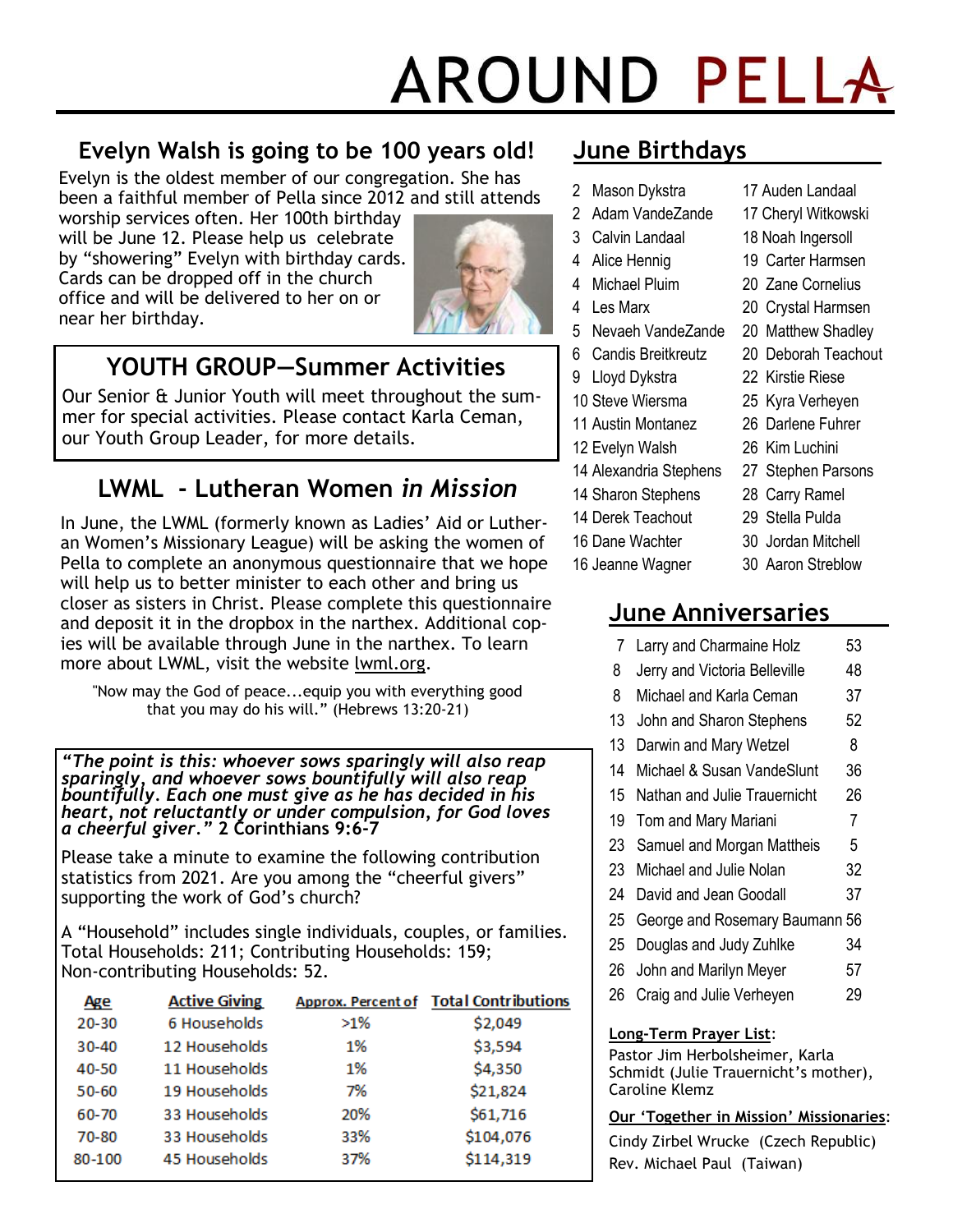

**JON PROFIT ORG U.S. POSTAGE** PAID WAUPUN, WI PERMIT NO. 43

**RETURN SERVICE REQUESTED**

#### **Bible Verse of the Month**

Go therefore and make disciples of all nations, baptizing them in the name of the Father and of the Son and of the Holy Spirit. *Matthew 28:19*

**Visit our Website www.pellalutheran.org**

Find Quick Links for:

**Sermons** Church Bulletins **Newsletters** 

**VBS Registration Link** Lutheran Hour Devotions

LCMS South Wisconsin LCMS

#### Contact Us

920-324-3321

**Pastor David Knuth,** ext. 102 dknuth@pellalutheran.org Cell phone: 217-320-2048

**Vicar Josh Benish** Joshua.benish@ctsfw.edu

**Secretary Tomi Knuth,**ext.101 tknuth@pellalutheran.org

**Treas. Sandy Armga**, ext. 104 treasurer@pellalutheran.org

**Jenna Westphal,** ext. 103 ihhpreschool@pellalutheran.org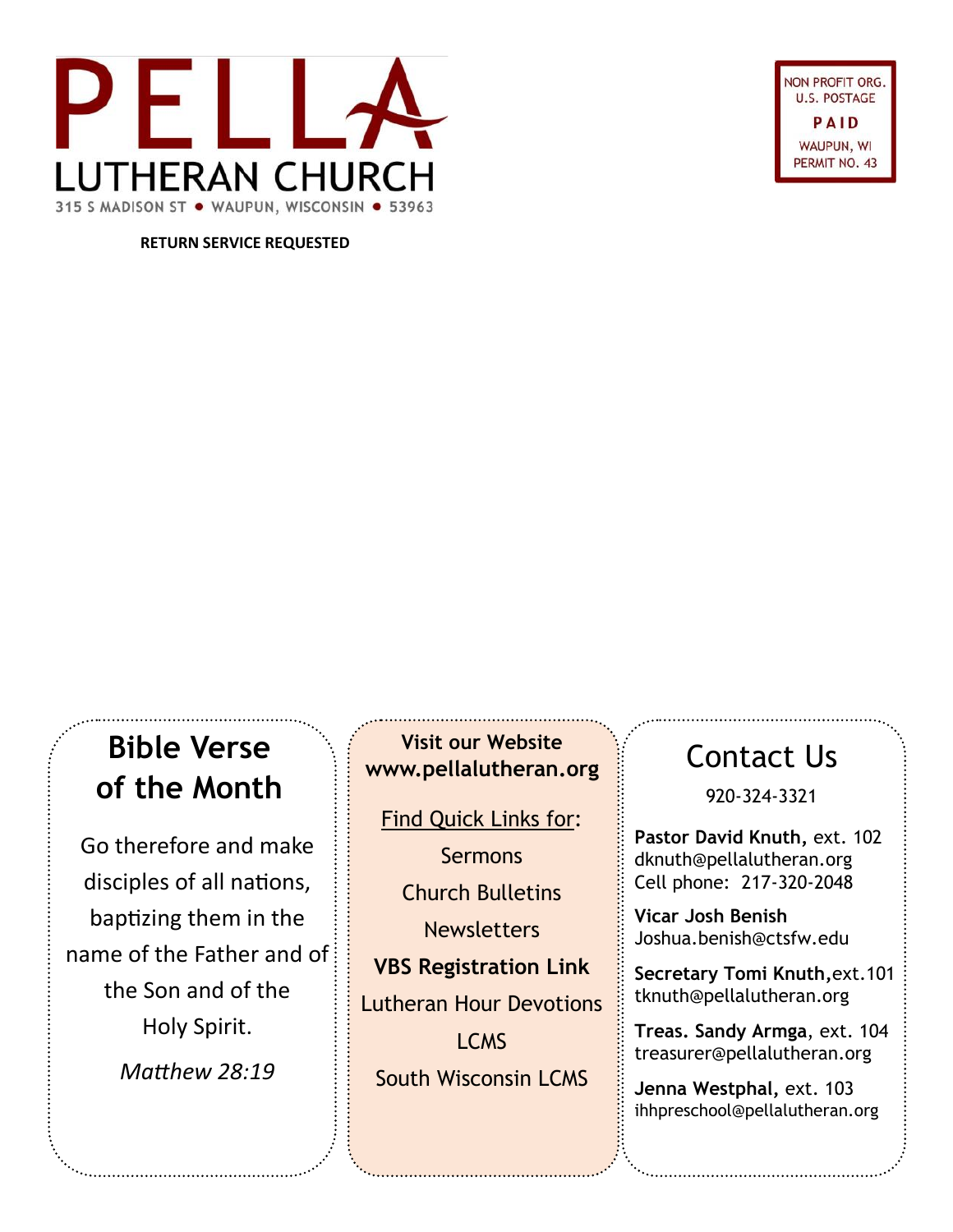### **June 2022**

| 3<br>$\overline{2}$<br>9:00 AM Quilting<br>10:00 AM Bible Study<br>7:00 AM Men's Bible Study<br>Church Office Closed<br>7:00 PM Divine Service<br>10<br><b>Pentecost Day</b><br>5<br>8<br>6<br>9<br>8:00 AM Divine Service w/<br>9:00 AM Quilting<br>10:00 AM Bible Study<br>Church Office Closed<br>7:00 AM Men's Bible Study<br>1:00-3:30 PM Youth - Day<br>Holy Communion<br>2:00 PM Ladies Aid/LWML<br>9:15 AM Bible Study<br>at the Park<br>10:30 AM Divine Service w/Zills-<br>Hopfensperger Wedding and<br>Holy Communion<br>11:00 AM Radio Broadcast<br>7:00 PM Divine Service w/<br>Holy Communion<br>VBS-God's Wonder Lab-6pm to 8pm<br><b>Trinity Sunday</b><br>12<br>13<br>14<br>15<br>17<br>16<br>8:00 AM Divine Service<br>9:00 AM Quilting<br>10:00 AM Bible Study<br><b>Church Office Closed</b><br>7:00 AM Men's Bible Study<br>9:15 AM Bible Study<br>10:30 AM Divine Service w/<br>Holy Communion<br>11:00 AM Radio Broadcast<br>NEWSLETTER DEADLINE<br>7:00 PM Divine Service<br>7:00 PM Elders' Meeting<br>6:30 PM Trustees' Meeting<br>22<br>20<br>21<br>24<br>19<br>23<br>8:00 AM Divine Service<br>9:00 AM Quilting<br>10:00 AM Bible Study<br><b>Church Office Closed</b><br>7:00 AM Men's Bible Study<br>9:15 AM Bible Study<br>10:00 AM Youth-Shalom<br>Wildlife Zoo<br>10:30 AM Divine Service<br>11:00 AM Radio Broadcast<br>NEWSLETTER MAILING<br>(No Holy Communion-Pastor Vacation)<br>7:00 PM Divine Service w/<br>7:00 PM Church Council<br>Holy Communion<br>26<br>27<br>28<br>29<br>30<br>8:00 AM Divine Service<br>9:00 AM Quilting<br>10:00 AM Bible Study<br>Pella Lutheran Church<br>9:15 AM Bible Study<br>315 S. Madison Street<br>10:30 AM Divine Service w/<br>Holy Communion<br>Waupun, WI 53963<br>11:00 AM Radio Broadcast<br>Phone 920-324-3321 | <b>SUNDAY</b> | <b>MONDAY</b> | <b>TUESDAY</b> | <b>WEDNESDAY</b> | <b>THURSDAY</b> | <b>FRIDAY</b> | <b>SATURDAY</b> |
|-------------------------------------------------------------------------------------------------------------------------------------------------------------------------------------------------------------------------------------------------------------------------------------------------------------------------------------------------------------------------------------------------------------------------------------------------------------------------------------------------------------------------------------------------------------------------------------------------------------------------------------------------------------------------------------------------------------------------------------------------------------------------------------------------------------------------------------------------------------------------------------------------------------------------------------------------------------------------------------------------------------------------------------------------------------------------------------------------------------------------------------------------------------------------------------------------------------------------------------------------------------------------------------------------------------------------------------------------------------------------------------------------------------------------------------------------------------------------------------------------------------------------------------------------------------------------------------------------------------------------------------------------------------------------------------------------------------------------------------------------------------------------------------------------|---------------|---------------|----------------|------------------|-----------------|---------------|-----------------|
|                                                                                                                                                                                                                                                                                                                                                                                                                                                                                                                                                                                                                                                                                                                                                                                                                                                                                                                                                                                                                                                                                                                                                                                                                                                                                                                                                                                                                                                                                                                                                                                                                                                                                                                                                                                                 |               |               |                |                  |                 |               |                 |
|                                                                                                                                                                                                                                                                                                                                                                                                                                                                                                                                                                                                                                                                                                                                                                                                                                                                                                                                                                                                                                                                                                                                                                                                                                                                                                                                                                                                                                                                                                                                                                                                                                                                                                                                                                                                 |               |               |                |                  |                 |               |                 |
|                                                                                                                                                                                                                                                                                                                                                                                                                                                                                                                                                                                                                                                                                                                                                                                                                                                                                                                                                                                                                                                                                                                                                                                                                                                                                                                                                                                                                                                                                                                                                                                                                                                                                                                                                                                                 |               |               |                |                  |                 |               | 11              |
|                                                                                                                                                                                                                                                                                                                                                                                                                                                                                                                                                                                                                                                                                                                                                                                                                                                                                                                                                                                                                                                                                                                                                                                                                                                                                                                                                                                                                                                                                                                                                                                                                                                                                                                                                                                                 |               |               |                |                  |                 |               |                 |
|                                                                                                                                                                                                                                                                                                                                                                                                                                                                                                                                                                                                                                                                                                                                                                                                                                                                                                                                                                                                                                                                                                                                                                                                                                                                                                                                                                                                                                                                                                                                                                                                                                                                                                                                                                                                 |               |               |                |                  |                 |               | 18              |
|                                                                                                                                                                                                                                                                                                                                                                                                                                                                                                                                                                                                                                                                                                                                                                                                                                                                                                                                                                                                                                                                                                                                                                                                                                                                                                                                                                                                                                                                                                                                                                                                                                                                                                                                                                                                 |               |               |                |                  |                 |               |                 |
|                                                                                                                                                                                                                                                                                                                                                                                                                                                                                                                                                                                                                                                                                                                                                                                                                                                                                                                                                                                                                                                                                                                                                                                                                                                                                                                                                                                                                                                                                                                                                                                                                                                                                                                                                                                                 |               |               |                |                  |                 |               | 25              |
|                                                                                                                                                                                                                                                                                                                                                                                                                                                                                                                                                                                                                                                                                                                                                                                                                                                                                                                                                                                                                                                                                                                                                                                                                                                                                                                                                                                                                                                                                                                                                                                                                                                                                                                                                                                                 |               |               |                |                  |                 |               |                 |
| 7:00 PM Divine Service                                                                                                                                                                                                                                                                                                                                                                                                                                                                                                                                                                                                                                                                                                                                                                                                                                                                                                                                                                                                                                                                                                                                                                                                                                                                                                                                                                                                                                                                                                                                                                                                                                                                                                                                                                          |               |               |                |                  |                 |               |                 |